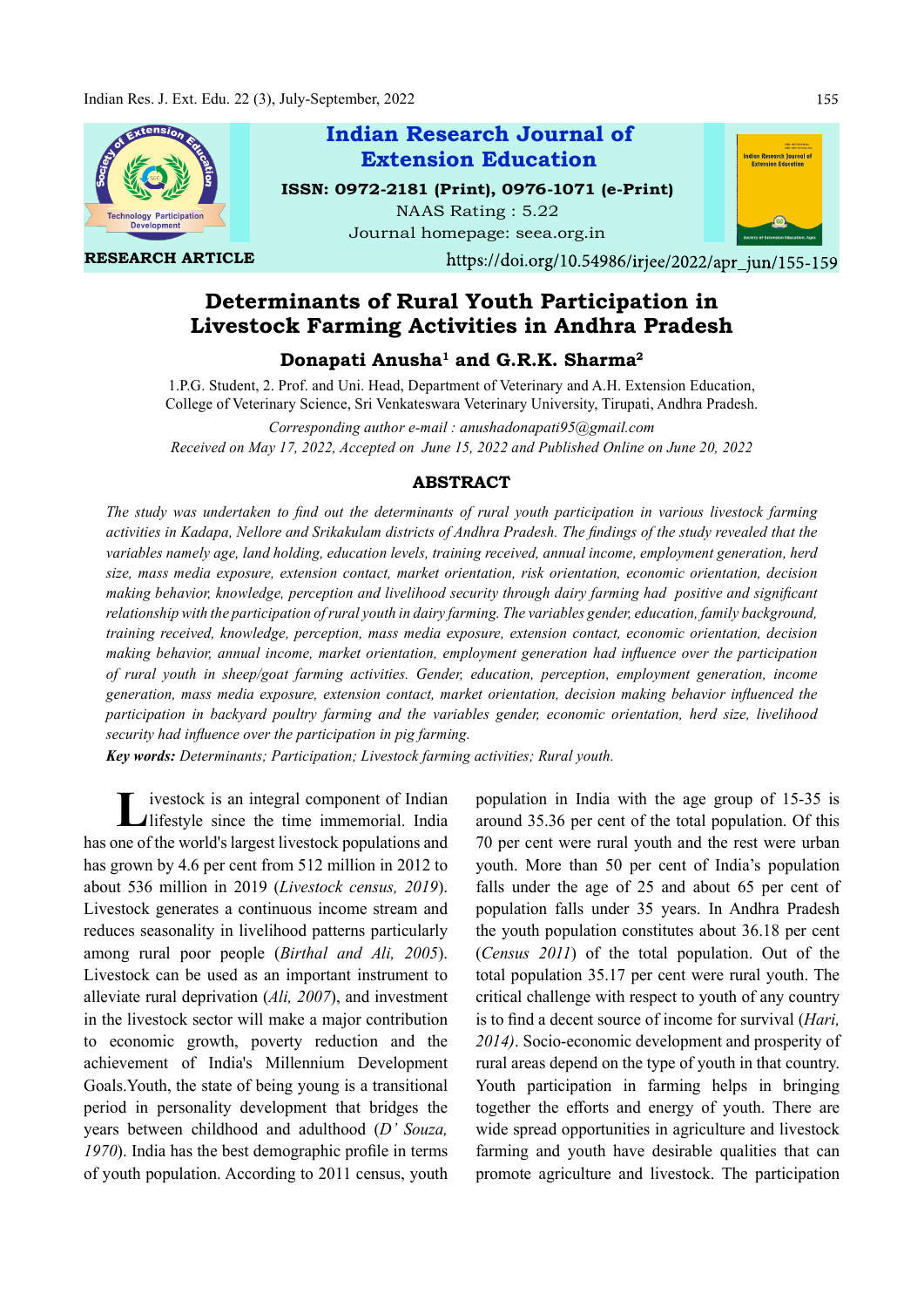of rural youth in livestock can solve their problem of unemployment and it serves as a source of income throughout the year. There are also several challenges faced by the youth like lack of capital, low return from business, high return time in business, poor market structure, inadequate modern equipment and poor government policies for youth (Oyelami and Ajanaku, 2019). Despite various challenges and constraints, rural youth are getting involved themselves in livestock farming activities because of many intrinsic and extrinsic factors.Keeping this in view a study was conducted to find out the determinants of rural youth participation in livestock farming activities.

### METHODOLOGY

Ex-post-facto research design was followed in the present investigation. Data were collected from 120 respondents drawn purposively from three districts of Andhra Pradesh state viz., Kadapa (from Rayalaseema region), Nellore (from Coastal region) and Srikakulam (from North coastal region) based on rate of unemployment and livestock population of that region. From each of the selected districts 40 youth involved in livestock farming activities were purposively selected by following simple random sampling technique. In order to find out the determinants of rural youth participation various selected independent variables were correlated with the participation of rural youth in livestock farming activities and tested for statistical significance.

A structured interview schedule was prepared by incorporating various variables for data collection and the data collected was correlated with the participation of rural youth in livestock farming activities (Dairy, Sheep/Goat, Backyard poultry and Pig farming) to find out the determinants of participation in various livestock farming activities.

#### RESULTS AND DISCUSSION

Relationship between independent variables of rural youth with their participation in dairy farming activities : It was evident from the correlation analysis (Table 1) that the variables such as education, herd size, mass media exposure, extension contact, market orientation, risk orientation, economic orientation, decision making behavior, knowledge about dairy farming, perception, livelihood security, and employment generation had positive and significant relationship with participation in dairy farming activities at one per cent level, whereas Indian Res. J. Ext. Edu. 22 (3), July-September, 2022

| Table 1. Relationship between independent         |
|---------------------------------------------------|
| variables of rural youth with their participation |
| in dairy farming activities                       |

| Variables                     | Participation in dairy<br>farming |
|-------------------------------|-----------------------------------|
| Age                           | $0.349*$                          |
| Gender                        | $-0.007$                          |
| Education                     | $0.489**$                         |
| Marital status                | $-0.038$                          |
| Family type                   | 0.118                             |
| Family size                   | 0.09                              |
| Family background             | 0.163                             |
| Family support                | 0.163                             |
| Occupation                    | 0.004                             |
| Farming experience            | $-0.352*$                         |
| Herd size                     | $0.438**$                         |
| Knowledge about dairy farming | $0.536**$                         |
| Training received             | $0.295*$                          |
| Mass media exposure           | $0.505**$                         |
| Extension contact             | $0.547**$                         |
| Risk orientation              | $0.562**$                         |
| Market orientation            | $0.564**$                         |
| Economic orientation          | $0.496**$                         |
| Decision making behaviour     | $0.587**$                         |
| Financial support             | 0.273                             |
| Perception                    | $0.559**$                         |
| Employment generation         | $0.675**$                         |
| Livelihood security           | $0.577**$                         |
| Income generation             | $0.377*$                          |
| Land holding                  | $0.363*$                          |

variables like age, land holding, income generation, training received were found to be having positive and significant relationship with participation in dairy farming activities at five per cent level of significance. Thus age, land holding, education levels, training received, annual income, employment generation, herd size, mass media exposure, extension contact, market orientation, risk orientation, economic orientation, decision making behavior, knowledge, perception and livelihood security through dairy farming had effect on their participation in dairy farming activities.

Age and education are significantly related to the extent of involvement in livestock farming according to Oyelami and Ajanaku (2019). Education influences involvement in livestock according to Arowolo et al. (2013). Knowledge and availability of land encouraged the rural youth to participate in farming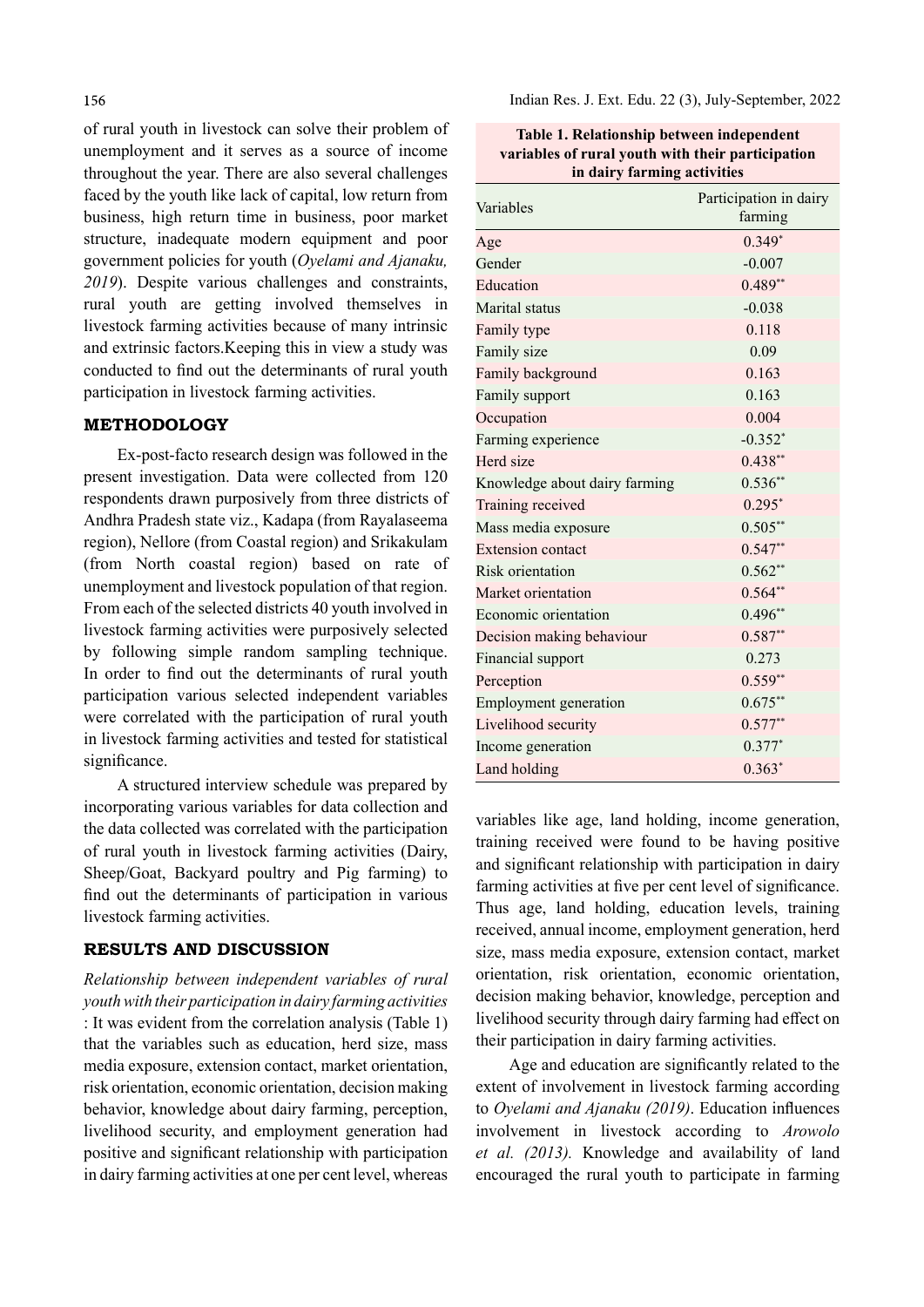Indian Res. J. Ext. Edu. 22 (3), July-September, 2022

activities according to Chaudhary et al. (2018). Employment status, mass media exposure, extension contact are the factors influencing youth participation in farming activities according to Chibuzor et al. (2014). Twumasi et al. (2019) also reported that annual income, self employment, access to land and youth perception towards farming has positive and significant relationship with rural youth participation in farming. Vishwanatha (2013) reported that education, land holding, annual income, extension contact has positive and significant relationship with participation of rural youth in dairy farming.

Relationship between independent variables of rural youth with their participation in sheep/goat farming activities : The data presented in Table 2 revealed that the variables such as family background, training received, market orientation, employment generation, perception has positive and significant relationship

| Table 2. Relationship between independent variables |
|-----------------------------------------------------|
| of rural youth with their participation in          |
| sheep/goat farming activities                       |

| Variables                    | Participation in<br>sheep/goat farming |
|------------------------------|----------------------------------------|
| Age                          | 0.129                                  |
| Gender                       | $0.374*$                               |
| Education                    | $0.435*$                               |
| Marital status               | $-0.178$                               |
| Family type                  | $-0.010$                               |
| Family size                  | 0.031                                  |
| Family background            | $0.553**$                              |
| Family support               | $-0.124$                               |
| Occupation                   | 0.079                                  |
| Experience                   | $-0.245$                               |
| Training received            | $0.530**$                              |
| Mass media exposure          | $0.409*$                               |
| <b>Extension</b> contact     | $0.454*$                               |
| Risk orientation             | 0.353                                  |
| Market orientation           | $0.522**$                              |
| Economic orientation         | $0.393*$                               |
| Decision making behavior     | $0.395*$                               |
| Financial support            | 0.321                                  |
| Perception                   | $0.481**$                              |
| <b>Employment</b> generation | $0.599**$                              |
| Livelihood security          | $0.449*$                               |
| Annual income                | $0.387*$                               |
| Land holding                 | 0.135                                  |
| Herd size                    | 0.155                                  |

with participation at one per cent level of significance. Whereas gender, education, mass media exposure, extension contact, economic orientation, decision making behavior, annual income, knowledge about  $sheep/goat$  farming had positive and significant relationship with the participation in sheep/goat farming activities at five per cent level of significance. From the above data it is clear that gender, education, family background, training received, knowledge, perception, mass media exposure, extension contact, economic orientation, decision making behavior, annual income, market orientation, employment generation had influence over the participation of rural youth in sheep/goat farming activities. Oyelami and Ajanaku  $(2019)$  also reported in his findings that educational background and source of income influenced the youth involvement in livestock farming. Channappa et al. (2022) reported in his study that majority of farmers involving in sheep farming have medium level of economic orientation. Girei et al. (2016) revealed in his study that 51 per cent of the youths were actively involved in agriculture and allied activities as a means of creating job for themselves.

Relationship between independent variables of rural youth with their participation in backyard poultry farming activities: Table 3 revealed that the variables like mass media exposure, extension contact, market orientation, decision making behavior had positive and significant relationship with the participation at one per cent level of significance. The variables such as gender, education, risk orientation, perception, employment generation and income generation had positive and significant relationship with participation in poultry farming activities at five per cent level of significance. It is observed that gender, education, perception, employment generation, income generation, mass media exposure, extension contact, market orientation, decision making behavior had influence over the participation of rural youth in poultry farming. David T. Sun et al. (2022) reported that individuals involving in poultry farming were not solely dependent on poultry as main source of income. Girei et al. (2016) revealed in his study that 18 per cent believed farming was a means of reducing poverty among them

Relationship between independent variables of rural youth with their participation in pig farming activities : It was evident from Table 4 that the variables such as gender, economic orientation, herd size, livelihood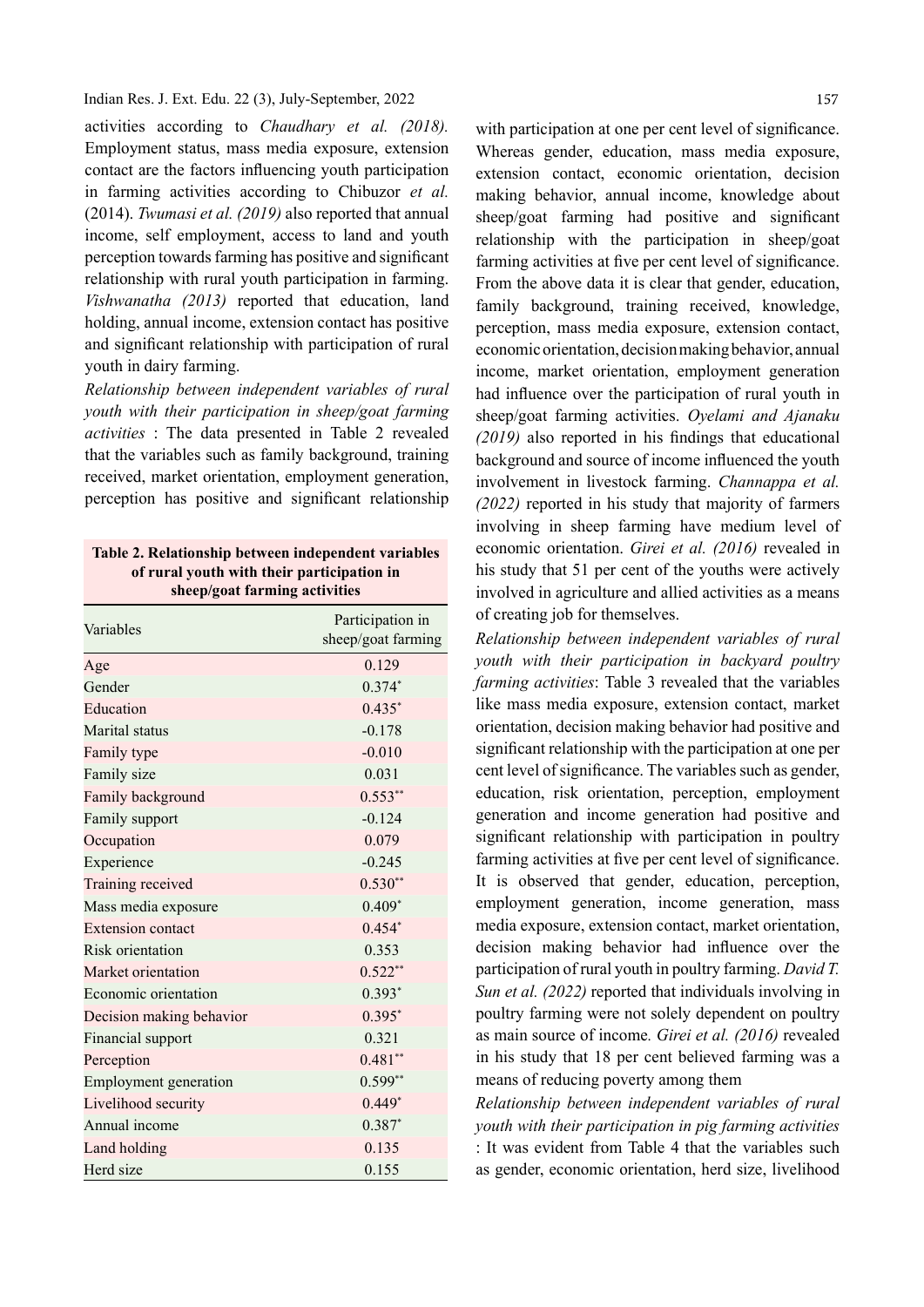158

Table 4. Relationship between independent variables of rural youth with their participation in pig farming activities

| Variables                | Participation in pig |
|--------------------------|----------------------|
|                          | farming activities   |
| Age                      | 0.203                |
| Gender                   | $0.519*$             |
| Education                | $-0.021$             |
| Marital status           | 0.076                |
| Family type              | 0.113                |
| Family background        | 0.097                |
| Family size              | 0.157                |
| Family support           | 0.290                |
| Occupation               | 0.118                |
| Experience               | 0.038                |
| Training                 | 0.120                |
| Mass media exposure      | 0.263                |
| <b>Extension contact</b> | 0.402                |
| <b>Risk orientation</b>  | 0.327                |
| Market orientation       | 0.404                |
| Economic orientation     | $0.558*$             |
| Decision making behavior | 0.417                |
| Financial support        | $-0.036$             |
| Perception               | 0.397                |
| Employment generation    | 0.340                |
| Livelihood security      | $0.601*$             |
| Income generation        | 0.150                |
| Land holding             | 0.295                |
| Herd size                | $0.581*$             |

security had positive and significant relationship with the participation of rural youth in pig farming activities. It was clear from the data that gender, economic orientation, herd size, livelihood security had influence over the participation in pig farming. Rout et al. (2020) reported that by involving in agri-allied activities rural youth can add additional income to their family thereby can improve their standard of living and thus influenced them to participate in faming activities.

### **CONCLUSION**

It can be concluded that in dairy farming demographic variables like age, education, herd size, land holding, socio personal variables like annual income, mass media exposure, extension contact, training received, livelihood security and employment generation. Also psychological variables like market orientation, risk orientation, economic orientation, decision making behavior, knowledge about dairy Table 3. Relationship between independent variables of rural youth with their participation in backyard poultry farming activities

| Variables                       | Participation in |
|---------------------------------|------------------|
|                                 | backyard poultry |
| Age                             | $-0.094$         |
| Gender                          | $0.445*$         |
| Education                       | $0.497*$         |
| Marital status                  | $-0.052$         |
| Family type                     | $-0.128$         |
| Family size                     | $-0.213$         |
| Family background               | 0.065            |
| Family support                  | 0.228            |
| Occupation                      | 0.092            |
| Experience                      | 0.117            |
| Training received               | $-0.056$         |
| Mass media exposure             | $0.488**$        |
| <b>Extension contact</b>        | $0.562**$        |
| Risk orientation                | $0.422*$         |
| Market orientation              | $0.517**$        |
| Economic orientation            | $0.389*$         |
| Decision making behavior        | $0.499**$        |
| Financial support               | $-0.051$         |
| Perception                      | $0.419*$         |
| Employment generation           | $0.366*$         |
| Livelihood security             | 0.315            |
| Income generation               | $0.403*$         |
| Land holding                    | 0.212            |
| Herd size                       | 0.152            |
| Knowledge about poultry farming | 0.360            |

farming and perception, determined the extent of youth participation in dairy farming. In sheep/goat farming variables like gender, education, family background, training received, annual income, employment generation, mass media exposure, extension contact, economic orientation, market orientation, decision making behavior, knowledge about sheep/goat farming and perception determined the extent of rural youth participation in sheep/goat farming. For backyard poultry farming variables like gender, education, annual income, mass media exposure, extension contact, market orientation, decision making behavior, risk orientation, perception and employment generation and in pig farming gender, herd size, economic orientation, livelihood security determined the extent of rural youth participation in pig farming.

## CONFLICTS OF INTEREST

The authors have no conflicts of interest.